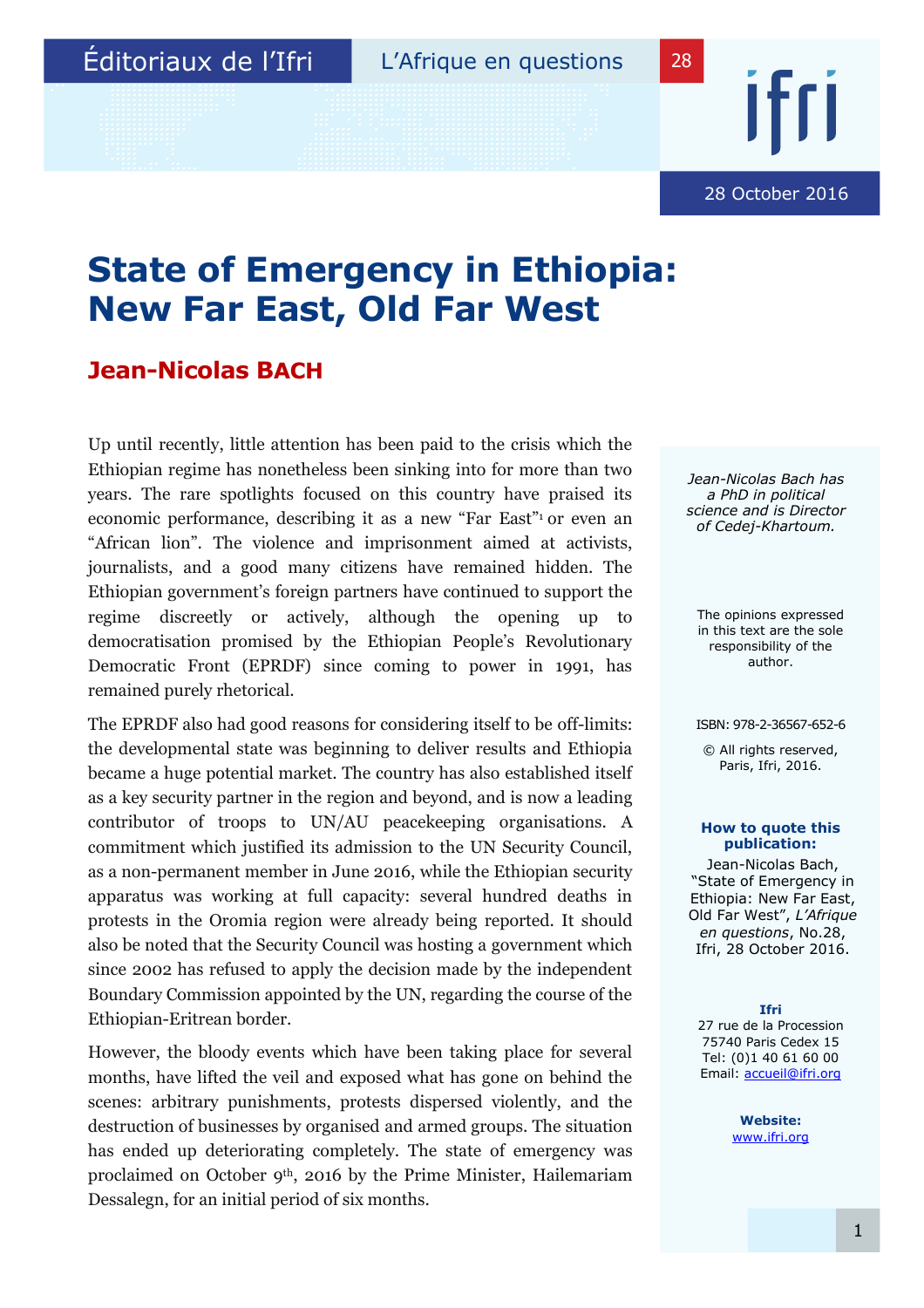### **Rising tensions**

In order to properly understand the issues of identity discourse which sometimes shape the protests, it would be necessary to go back to the territorial conquests of Menelik II, that is to say to the foundation of the modern Ethiopian state. Menelik II, the Amharic king of the Shoa region, became the Ethiopian emperor in 1889 and succeeded the Tigrayan, Yohannes IV. As King of Shoa, and then Emperor of Ethiopia, he built an empire by extending the borders to form the present-day Ethiopia by negotiation or by force. At the end of the 19th century, the Oromia and Amhara regions were subdued and from then on were part of the developing state. The Solomonic dynasty ruled until the last emperor, Haile Selassie, was deposed in 1974. Mengistu Haile Mariam's military regime succeeded him (1974- 1991), then it was the Tigrayans from the Tigray People's Liberation Front (TPLF), the dominant party within the EPRDF, who reclaimed their right to run this country by taking power in Addis Ababa in 1991. The ethnic federalism established by the EPRDF was meant to enable the peaceful co-existence between the some 80 "Nations, Nationalities, and Peoples of Ethiopia" (1995 Constitution).

However, the ethno-federal system did not result in an equitable power-sharing, with the economic, political, and security drivers remaining largely controlled by the TPLF<sup>2</sup> , and in a system where political representation is now largely determined by its "national" affiliation, political tensions are often along these divides, and the Tigrayan elite is being accused of ruling without sharing power. Consequently, an event has recently sparked trouble against a background of high tension.

The Master Plan, an urban expansion plan for Addis Ababa, was announced by the regional authorities in May 2014. The Ethiopian capital, also a landlocked city in the federation, is in the centre of the Oromia region, the most populated and largest region in the federation (around 35% of the population). In other words, extending Addis Ababa's boundaries, is in fact absorbing Oromia's lands. The announcement of the Master Plan immediately caused outcry and protest groups met in cities and universities in the region.

With the forthcoming general elections in 2015, the EPRDF said it was ready to negotiate on how to expand the capital. However, it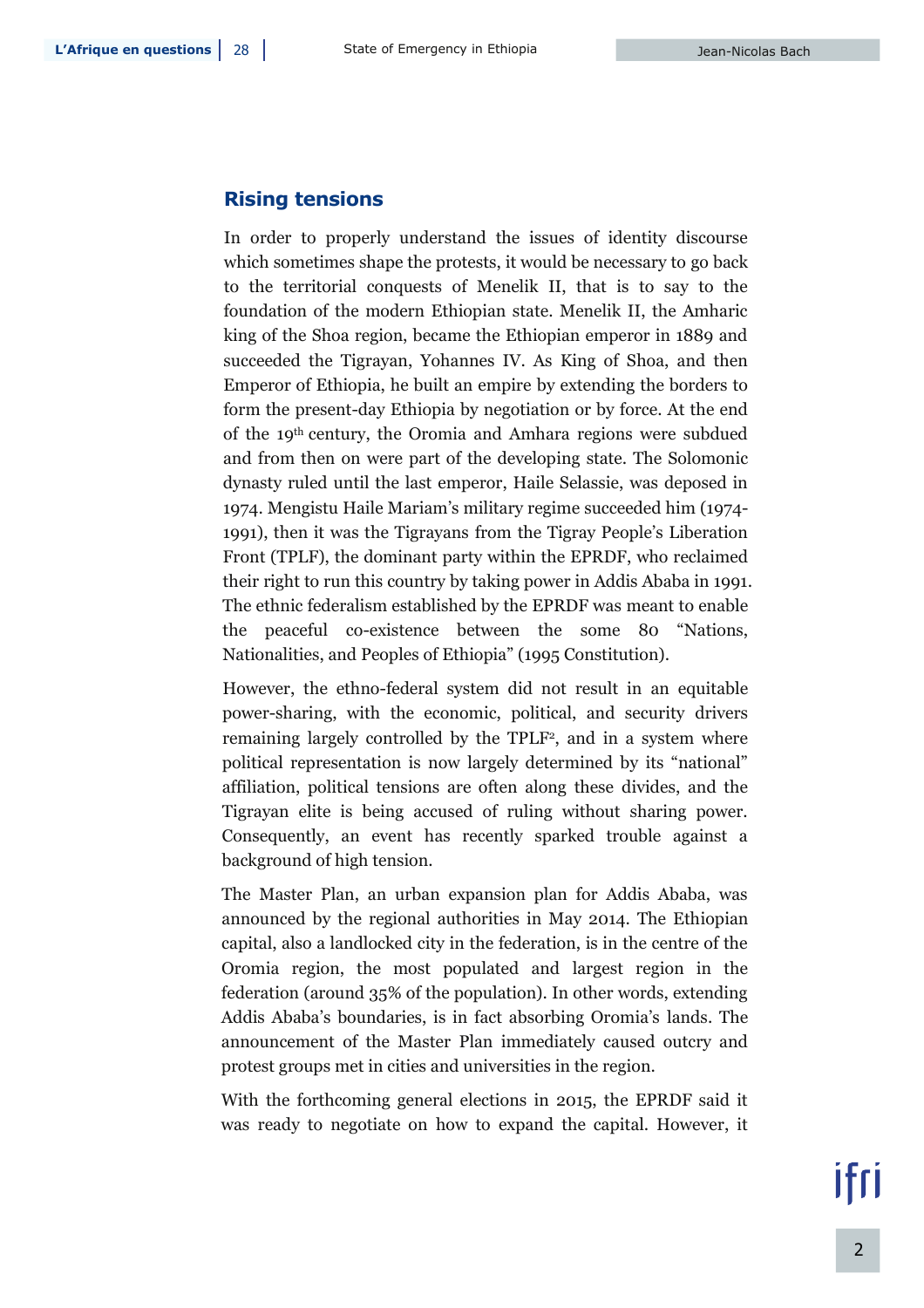unilaterally revived the project once its electoral victory was assured, causing a second wave of protests in November 2015, on a larger scale than the previous ones. The protests increased in the region and this time took the name of "Oromo Protest" on social media, and protests went on even after the official announcement of the withdrawal of the Master Plan in January 2016. Videos testifying the extremely violent reactions by the security forces, humiliations and widespread abuses inside campuses and dormitories circulated on the internet and on social media<sup>3</sup> .

However, the Master Plan was only a trigger for more widespread protests opposing the increased displacement of farmers and the reallocation of their land to Ethiopian or foreign investors (such as the large flower farms on the outskirts of the capital), often by local administrative officials who are deemed corrupt. The government and the Tigrayan or "associated" political and economic elites were sometimes targeted physically or shouted at in the street. The protesters also complained about the lack of visible benefits of economic development, so lauded by the government, or even the irreducible youth unemployment. The issue is therefore land-based, social, and of course political, as indicated by the rallying sign which has been applied since November 2015, namely the wrists crossed above the head. Nevertheless, caution should be applied regarding the underlying dynamics of these movements. Firstly, because the daily development of the situation does not provide sufficient perspective, and also because the lack of empirical investigations and difficulties in verifying information maintain ambiguity about the parties involved in this crisis. Student movements? Ethnic protests? Spontaneous mobilisations or government provocations to justify a harsh response by the security forces? Protests by local officials against their bureaucratic and partisan machinery? Destructive strategies by armed groups which have infiltrated these mobilisations? So many questions which remain open, which are not mutually exclusive, and for which we should be wary of too hasty answers.

#### **The state of emergency**

Two major developments expedited the introduction of the state of emergency from October 9<sup>th</sup>, 2016. The first one concerned the increase in violent episodes in the Amhara region and the fear that a

ifri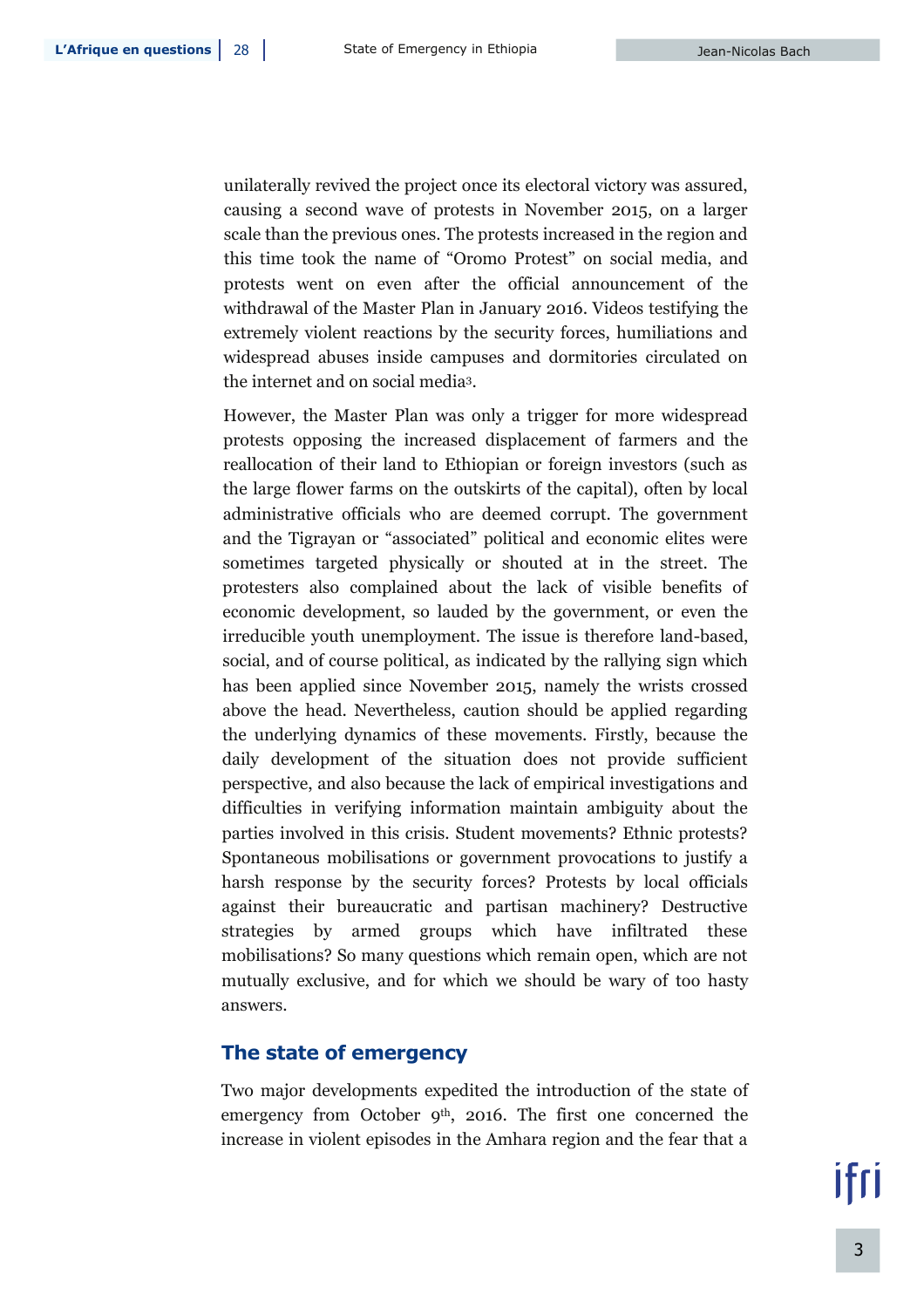possible Amhara-Oromo alliance is spreading. For the past few years, tensions have been increasing in the Amhara region, particularly about the political and administrative status of some nations. Added to this, is the question of redefining the border between the Amhara region and Sudan, once again to the detriment of the Amhara region. Finally, the opposition Amhara elites have reacted strongly to the forced displacement of Amhara populations in other provinces (particularly the Gambella region in the west). So many reforms criticised as a policy of weakening engineered by the EPRDF. Protests expressing discontent assumed a greater importance during the summer of 2016, and, much more worryingly for the Ethiopian government, talk emerged about a possible combination of forces between Amhara and Oromia, which would thus represent more than 60% of the population. This new initiative seems to have been started by the diaspora, but its adoption in Ethiopia would need to be able to be evaluated.

The second event concerned the tragic stampede, which occurred on October 2nd , 2016 during an Oromo ceremony (*Irreecha*) at Bishoftu, about 40 km from Addis Ababa. While tens of thousands of people gathered, the religious ceremony took on a political turn, when groups started to chant anti-government and anti-Tigray slogans, sometimes crossing their wrists above their head. The police shot in the air and used tear gas, but a part of the scattered crowd was trapped by falling into the large adjacent ditches where at least 50 people died. Five days of national mourning were immediately announced by the government, but the situation deteriorated: dozens of economic facilities (130 according to the government, including flower farms, cement factories, or government farms) associated with the government or foreign investors were targeted and a lot of equipment was destroyed or damaged. During these "five days of rage", violent and armed groups may have caused the crowds, and in others, they may have been prevented from acting by the local inhabitants.

On October 9<sup>th</sup>, the state of emergency for a period of six months was publicly announced. Article 93 of the Constitution was invoked to formally curb the "anti-peace" elements and "foreign influences". A *Command Post* was formed, under the orders of the Prime Minister, and mainly includes the Minister of Defence, the Chief of Staff of the Armed Forces and the Head of the Federal Police. The following week,

# ifri